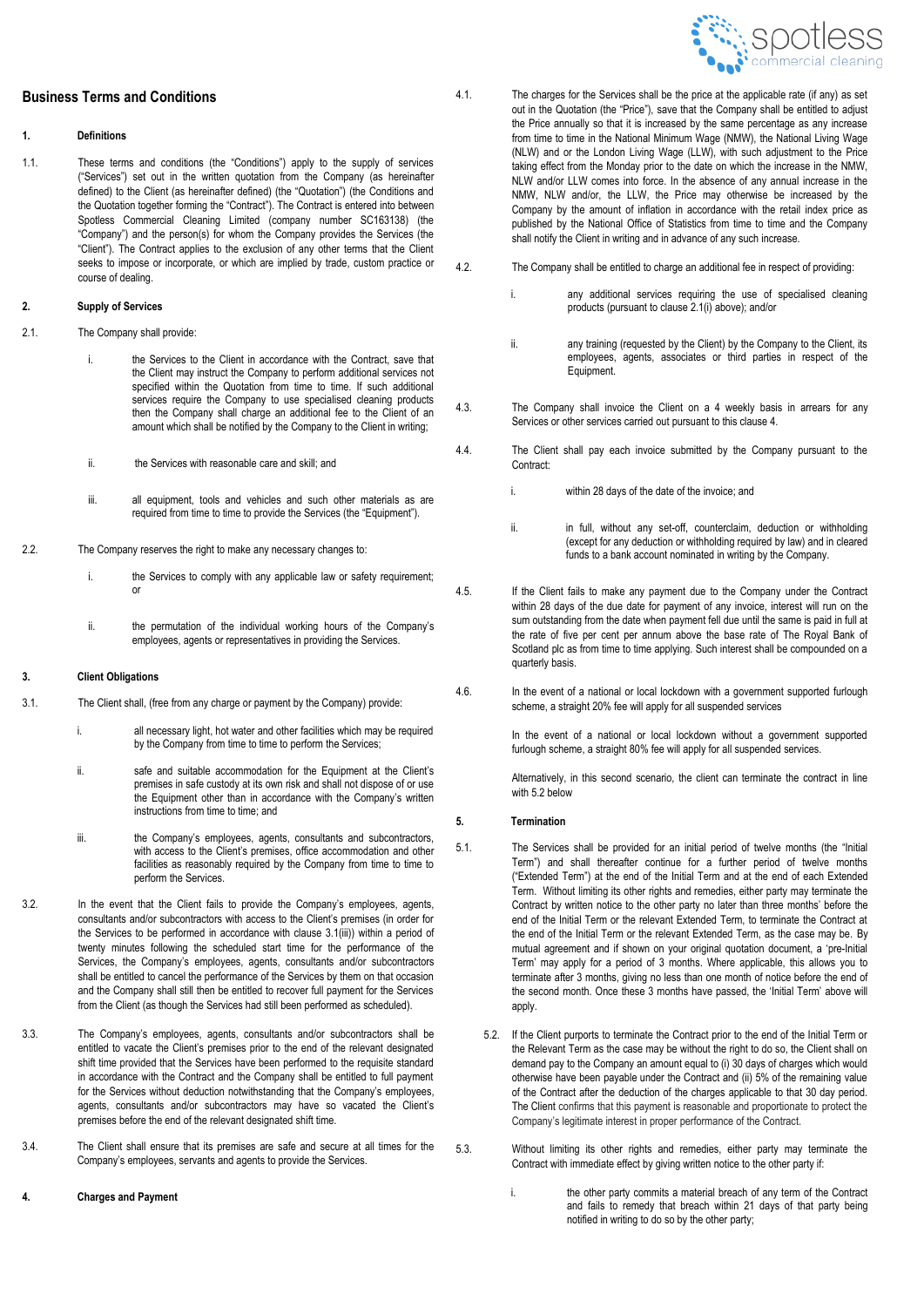

- ii. the other party takes any step or action in connection with its entering administration, provisional liquidation or any composition or arrangement with its creditors, is wound up (whether voluntarily or by order of the court), has a receiver appointed to any of its assets or ceases to carry on business; or iii.
	- iv. the other party suspends, or threatens to suspend, or ceases or threatens to cease to carry on all or a substantial part of its business.
- 5.4. Without limiting the events that may constitute a material breach, a material breach shall be deemed to have occurred where the Company fails to remedy, in a reasonable period of time, an issue raised by the Client in relation to:
	- i. attendance, where the Company fails to attend the Client's premises on more than 3 consecutive occasions within a 30 day period; or
	- ii. performance, where the standard of cleaning falls below 50% on 3 continuous Quality Assurance assessments conducted on the Spotless App by the Company; or
	- iii. abusive behaviour by Company cleaning staff including threatening behaviour, proven theft or wilful damage to property.
- 5.5. Without limiting the Company's other rights and remedies, if the Client fails to pay any amount due to the Company under the Contract within 28 days of the due date for payment, the Company may:
	- i. terminate the Contract with immediate effect by giving written notice to the Client and thereafter remove the Equipment from the Client's premises; and/or
	- ii. suspend the provision of the Services under the Contract until such time as all sums due to the Company under the Contract have been paid in full, the Client being bound to continue to pay the Price notwithstanding such suspension.
- 5.6. On termination of the Contract for any reason:
	- i. the Client shall immediately pay to the Company all of the Company's outstanding unpaid invoices (and any interest due on such invoices) and, in respect of any Services supplied by the Company but for which no invoice has been submitted, the Company shall submit an invoice, which shall then be payable by the Client on receipt;
	- ii. the Client shall return all of the Equipment to the Company. If the Client fails to do so, then the Company may enter the Client's premises and take possession of the Equipment;
	- iii. (subject to clause 5.6,) the Client hereby undertakes not to employ or solicit any existing member of the Company's staff, either as an employee or subcontractor, for a period of 6 months following termination of the Contract.
	- iv. the accrued rights, remedies, obligations and liabilities of the parties under the Contract as at termination shall be unaffected, including the right to claim damages in respect of any breach of the Contract which existed at or before the date of termination; and
	- v. provisions in the Contract which expressly or by implication survive termination shall continue in full force and effect.
- 5.7. The Company shall permit the Client to employ any existing member of the Company's staff within a period of 6 months following termination of the Contract provided that the Client first pays to the Company a cash amount equal to 3 months' gross monthly wages of that existing member of the Company's staff who the Client so employs.

#### **6. Limitations**

- 6.1. Notwithstanding any provision to the contrary, any dates, periods or times specified by the Company in the Quotation are estimates only and time shall not be of the essence for the performance by the Company of its obligations under the Contract.
- 6.2. No claim by the Client shall arise in respect of any alleged want of provision of the Services unless the Client notified the Company in writing within 72 hours of an alleged failure by the Company to provide the Services and the Company has then failed to address the issue with the Client within 72 hours of receiving e Client's notice.
- 6.3. The Client agrees to indemnify and keep the Company fully indemnified from and against any loss, claim, or liability whatsoever incurred or suffered by the Company as a result of negligence or any default by the Client (or its employees, agents or representatives) whilst the Company is providing the Services, together with any expense, claim, loss or damage which the Contractor or any of its employees, agents, sub-contractors and other clients may suffer due to such negligence or default by the Client (or its employees, agents or subcontractors).
- 6.4. Except in respect of death or personal injury caused by the Company's negligence, or as expressly provided in these Conditions, the Company shall not be liable to the Client by reason of any representation (unless fraudulent), or any implied warranty, condition or other term, or any duty at common law, or under the express terms of the Contract, for any loss of anticipated savings, business revenues, or profits (whether categorised as direct or indirect) or any indirect, special or consequential loss (including losses arising from business interruption, wasted time management, loss of goodwill, data and all other such loss whether or not arising in the normal course of business), damages, costs, expenses or other claims (whether caused by the negligence of the Company its servants or agents otherwise) which arise out of or in connection with the provision of the Services by the Company or the use of the Services by the Client.
- 6.5. Subject to clause 6.4., the entire liability of the Company to the Client under or in connection with the Contract shall not in any event exceed the annual cost paid by the Client to the Company for the provision of the Services.
- 6.6. The Client agrees and acknowledges that the allocation of risk in this clause 6 is fair and reasonable in the circumstances, having been taken into account in setting the Price.
- 6.7. The Company shall have no responsibility or liability for any accident caused to any third party (including, but not limited to employees or subcontractors of the Client) in the event that such third party uses any Equipment without the necessary training by the Company.

### **7. Insurance**

7.1. During the term of the Contract the Company shall maintain in force (with a reputable insurer), professional indemnity, product liability and public liability insurance sufficient to cover all the Company's liabilities in connection with the **Contract** 

## **8. Force Majeure**

- 8.1. Neither party shall be liable to the other party or be deemed to be in breach of the Contract for delay in performing, or failure to perform, any of its obligations under the Contract if such delay or failure was due to a Force Majeure Event.
- 8.2. For the purposes of this clause 8, a Force Majeure Event means any event, circumstance or cause beyond the reasonable control of either party including, acts of God, computer server crashes, virus attacks on equipment, fire or accident, war or threat of war, sabotage, insurrection, civil disturbance or requisition, acts, restrictions, regulations, byelaws, prohibitions or measures of any kind on the part of any governmental, parliamentary or local authority, damage, bad weather, strikes, computer software, power or equipment failure, strikes, lockouts or other industrial actions or trade disputes (whether involving employees of either party to the Contract or of a third party, including, but not limited to, public transport strikes).
- 8.3. If a Force Majeure Event prevents, hinders or delays the Company's performance of its obligations under the Contract for a continuous period of more than [twenty eight (28)] days, the Client may terminate the Contract immediately by written notice to the Company.
- 8.4. In the event of: (i) adverse weather conditions, including (but not limited to) heavy snow or high force winds; (ii) a public transport strike; or (iii) trade dispute, strike, lock out or other circumstance beyond the Company's control (the "Event"), the Company shall use its reasonable endeavours to supply the Services and the Services shall be deemed performed and the Company's charges for the Services under the Contract shall be payable as if the Services had so been performed.

#### **9. Equal Opportunities**

9.1. The Client shall comply with the Company's equality policy, to promote an environment free from discrimination, harassment and victimisation where employees will receive equal treatment regardless of gender, colour, ethnic or national origins, disability, age, marital status, sexual orientation or religion. The Client acknowledges that all decisions of the Company relating to employment practice will be objective, free from bias and will be based upon work related criteria and individual merit. In the event that the Client takes issue with an employee of the Company, the Client shall notify the Company in writing promptly along with any supporting evidence.

#### **10. Assignation**

10.1. The Company shall be entitled to freely assign or transfer the whole or any part of the Contract or subcontract the Services (or any part thereof) without the prior written consent of the Client.